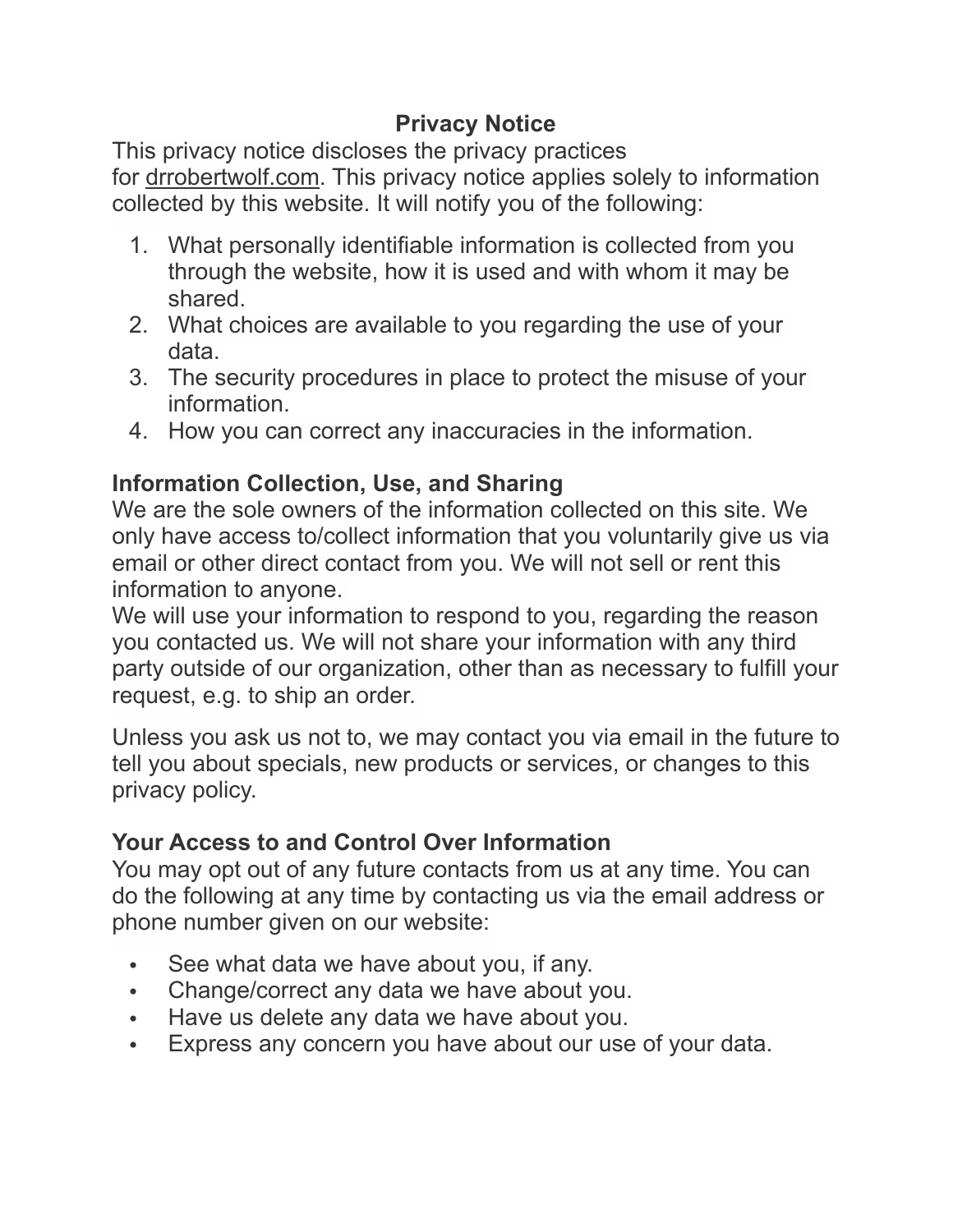#### **Cookies**

We use "cookies" on this site. A cookie is a piece of data stored on a site visitor's hard drive to help us improve your access to our site and identify repeat visitors to our site. For instance, when we use a cookie to identify you, you would not have to log in a password more than once, thereby saving time while on our site. Cookies can also enable us to track and target the interests of our users to enhance the experience on our site. Usage of a cookie is in no way linked to any personally identifiable information on our site.

# **Links**

[drrobertwolf.com](http://drrobertwolf.com) may contain links to other sites. Please be aware that we are not responsible for the content or privacy practices of such other sites. We encourage our users to be aware when they leave our site and to read the privacy statements of any other site that collects personally identifiable information.

# **Surveys & Contests**

From time-to-time our site may request information via surveys or contests. Participation in these surveys or contests is completely voluntary and you may choose whether or not to participate and therefore disclose this information. Information requested may include contact information (such as name and shipping address), and demographic information (such as zip code, age level). Contact information will be used to notify the winners and award prizes. Survey information will be used for purposes of monitoring or improving the use and satisfaction of this site.

### **Security**

We take precautions to protect your information. When you submit sensitive information via the website, your information is protected both online and offline.

Wherever we collect sensitive information (such as credit card data), that information is encrypted and transmitted to us in a secure way.